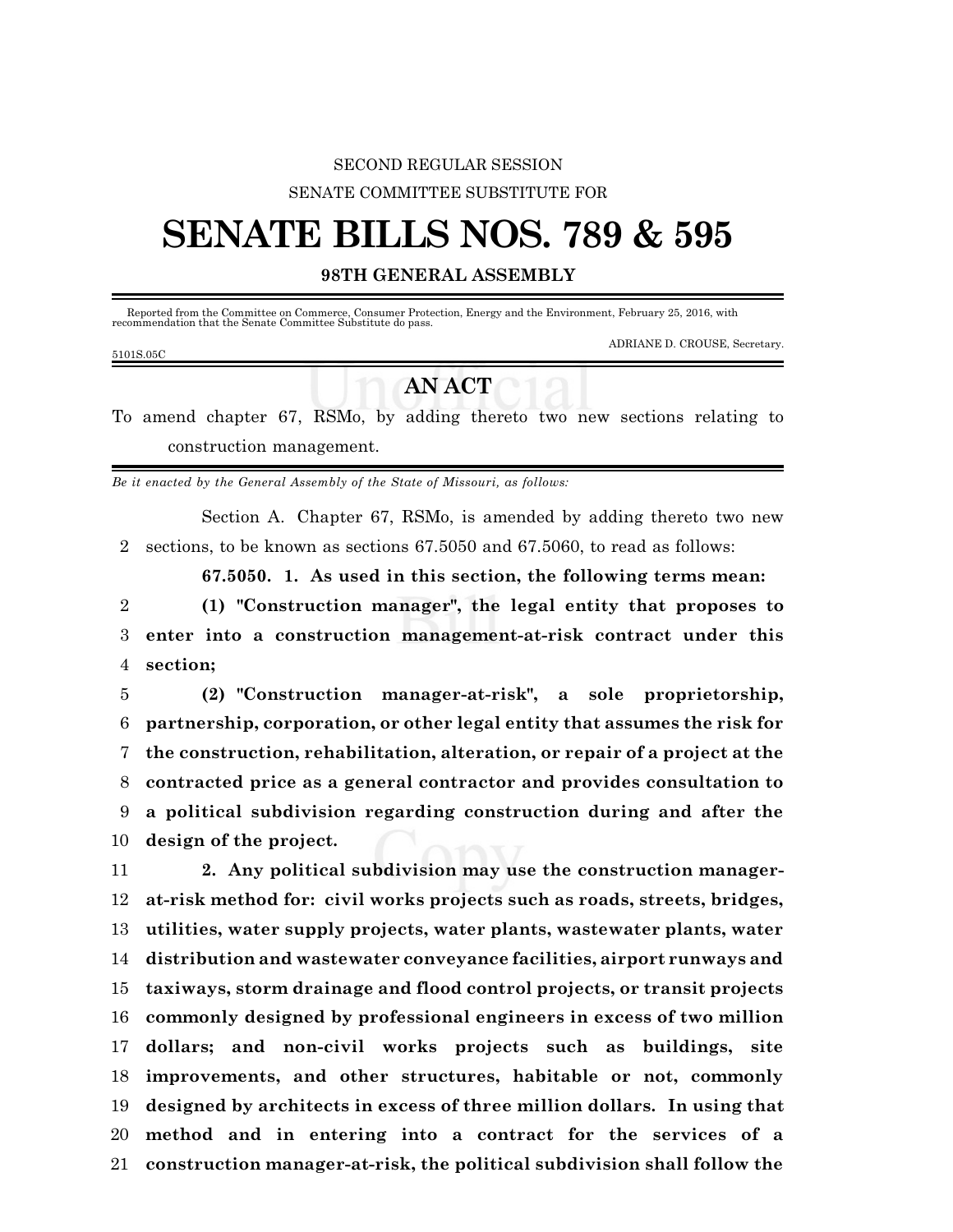**procedures prescribed by this section.**

 **3. Before or concurrently with selecting a construction manager- at-risk, the political subdivision shall select or designate an engineer or architect who shall prepare the construction documents for the project and who shall comply with all state laws, as applicable. If the engineer or architect is not a full-time employee of the political subdivision, the political subdivision shall select the engineer or architect on the basis of demonstrated competence and qualifications as provided by sections 8.285 to 8.291. The political subdivision's engineer or architect for a project may not serve, alone or in combination with another, as the construction manager-at-risk. This subsection does not prohibit a political subdivision's engineer or architect from providing customary construction phase services under the engineer's or architect's original professional service agreement in accordance with applicable licensing laws.**

 **4. The political subdivision may provide or contract for, independently of the construction manager-at-risk, inspection services, testing of construction materials, engineering, and verification of testing services necessary for acceptance of the project by the political subdivision.**

 **5. The political subdivision shall select the construction manager-at-risk in a two-step process. The political subdivision shall prepare a request for qualifications, for the case of the first step of the two-step process, that includes general information on the project site, project scope, schedule, selection criteria, and the time and place for receipt of proposals or qualifications, as applicable, and other information that may assist the political subdivision in its selection of a constructionmanager-at-risk. The political subdivision shall state the selection criteria in the request for proposals or qualifications, as applicable. The selection criteria may include the construction manager's experience, past performance, safety record, proposed personnel and methodology, and other appropriate factors that demonstrate the capability of the construction manager-at-risk. The political subdivision shall not request fees or prices in step one. In step two, the political subdivision may request that five or fewer construction managers, selected solely on the basis of qualifications, provide additional information, including the construction manager-at-**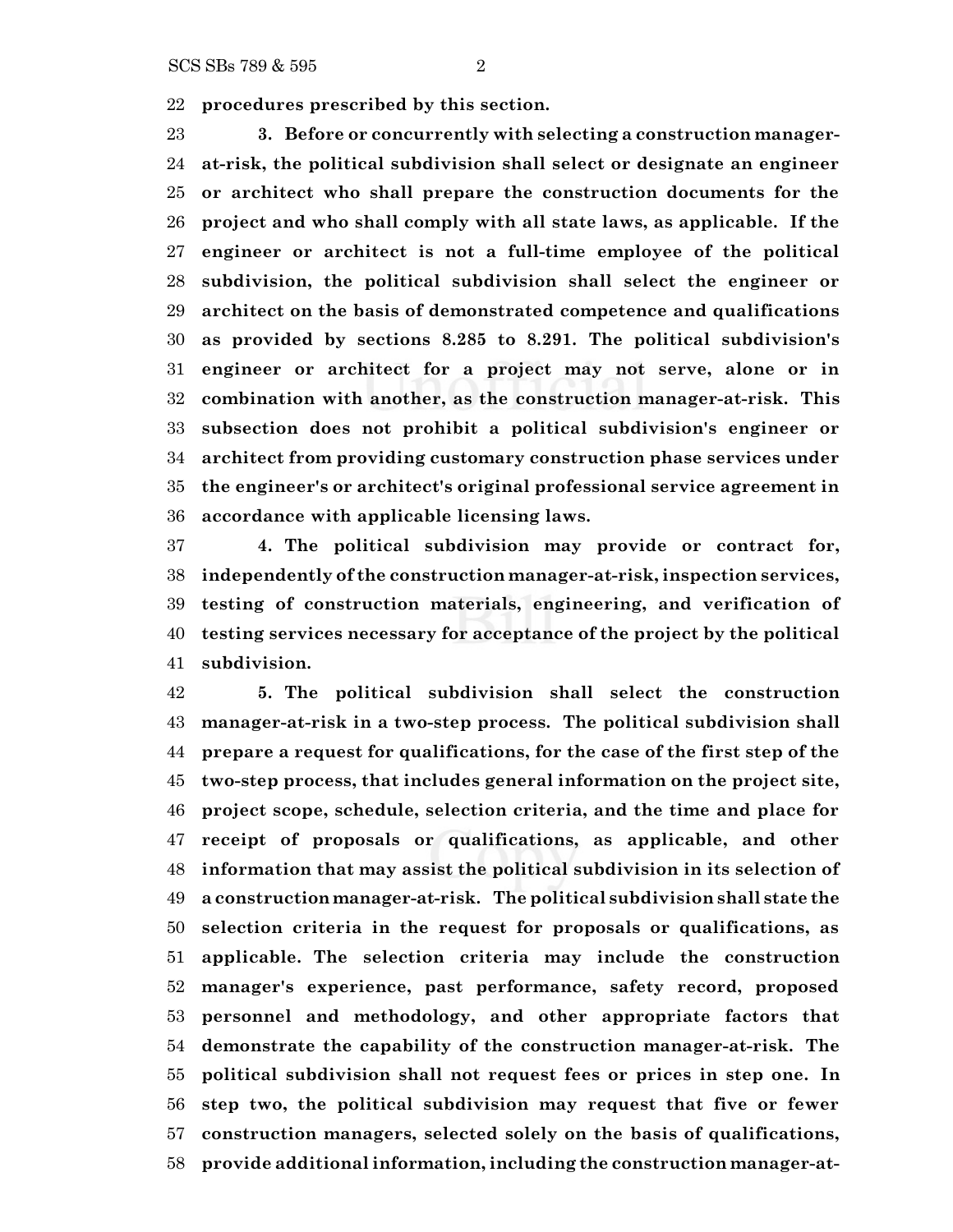**risk's proposed fee and its price for fulfilling the general conditions. Qualifications shall account for a minimum of forty percent of the evaluation. Cost shall account for a maximum of sixty percent of the evaluation.**

 **6. The political subdivision shall publish the request for proposals or qualifications by publication in a newspaper of general circulation published in the county where the political subdivision is located once a week for two consecutive weeks prior to opening the proposals or qualifications submissions or by a virtual notice procedure that notifies interested parties for at least twenty various purchases, design contracts, construction contracts, or other contracts each year for the political subdivision.**

 **7. For each step, the political subdivision shall receive, publicly open, and read aloud the names of the construction managers. Within forty-five days after the date of opening the proposals or qualification submissions, the political subdivision or its representative shall evaluate and rank each proposal or qualification submission submitted in relation to the criteria set forth in the request for proposals or request for qualifications. The political subdivision shall interview at least two of the top qualified offerors as part of the final selection.**

 **8. The political subdivision or its representative shall select the construction manager that submits the proposal that offers the best value for the political subdivision based on the published selection criteria and on its ranking evaluation. The political subdivision or its representative shall first attempt to negotiate a contract with the selected construction manager. If the political subdivision or its representative is unable to negotiate a satisfactory contract with the selected construction manager, the political subdivision or its representative shall, formally and in writing, end negotiations with that construction manager and proceed to negotiate with the next construction manager in the order of the selection ranking until a contract is reached or negotiations with all ranked construction managers end.**

 **9. A construction manager-at-risk shall publicly advertise, in the manner prescribed by chapter 50, and receive bids or proposals from trade contractors or subcontractors for the performance of all major elements of the work other than the minor work that may be included**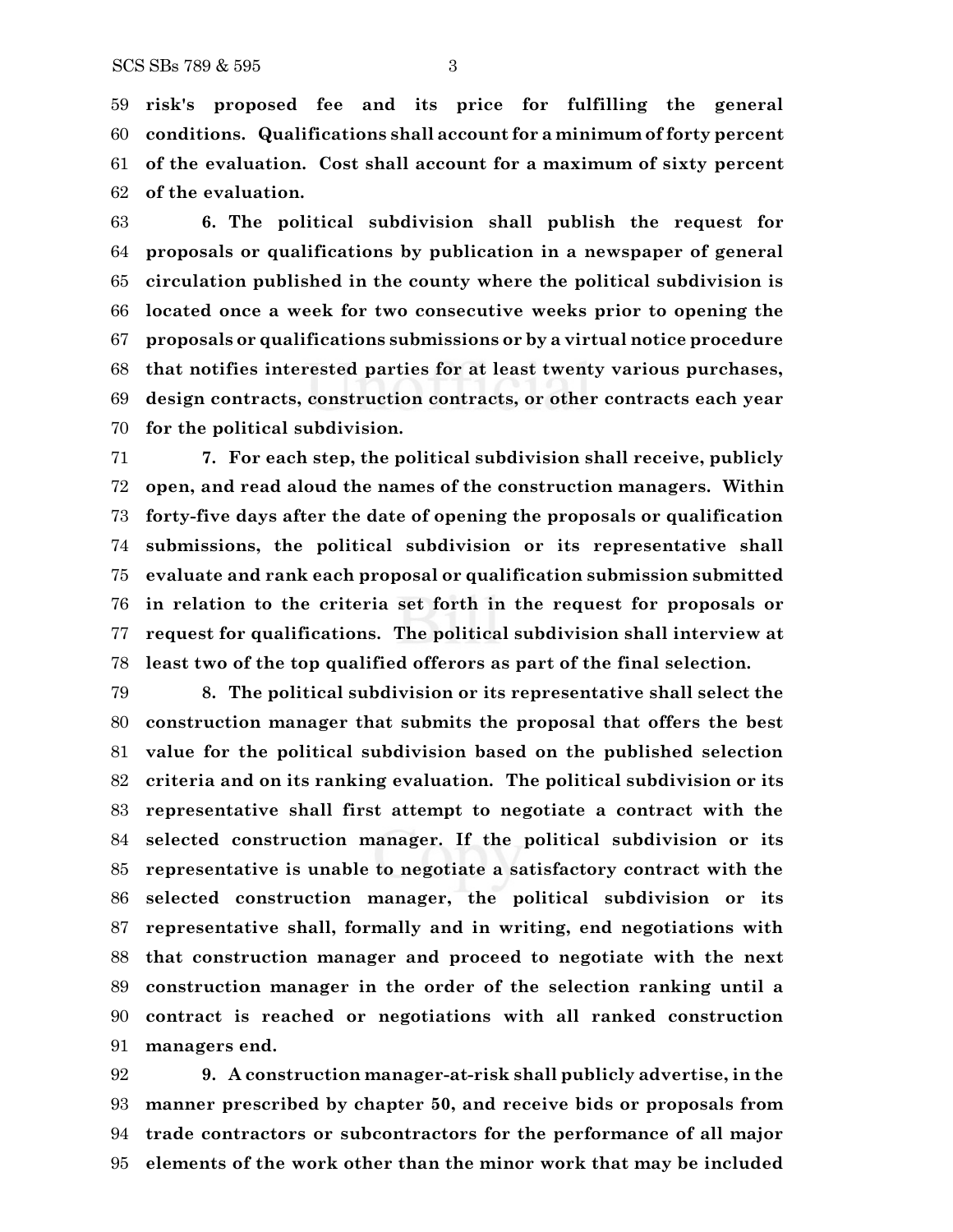**in the general conditions. A construction manager-at-risk may seek to perform portions of the work itself if the construction manager-at-risk submits its sealed bid or sealed proposal for those portions of the work in the same manner as all other trade contractors or subcontractors. All sealed bids or proposals shall be submitted at the time and location as specified in the advertisement for bids or proposals and shall be publicly opened and the identity of each bidder and their bid amount shall be read aloud. The political subdivision shall have the authority to restrict the construction manager-at-risk from submitting bids to perform portions of the work.**

 **10. The construction manager-at-risk and the political subdivision or its representative shall review all trade contractor, subcontractor, or construction manager-at-risk bids or proposals in a manner that does not disclose the contents of the bid or proposal during the selection process to a person not employed by the construction manager-at-risk, engineer, architect, or political subdivision involved with the project. If the construction manager-at-risk submitted bids or proposals, the political subdivision shall determine if the construction manager-at-risk's bid or proposal offers the best value for the political subdivision. After all proposals have been evaluated and clarified, the award of all subcontracts shall be made public.**

 **11. If the construction manager-at-risk reviews, evaluates, and recommends to the political subdivision a bid or proposal from a trade contractor or subcontractor but the political subdivision requires another bid or proposal to be accepted, the political subdivision shall compensate the construction manager-at-risk by a change in price, time, or guaranteed maximum cost for any additional cost and risk that the construction manager-at-risk may incur because of the political subdivision's requirement that another bid or proposal be accepted.**

 **12. If a selected trade contractor or subcontractor materially defaults in the performance of its work or fails to execute a subcontract after being selected in accordance with this section, the construction manager-at-risk may itself, without advertising, fulfill the contract requirements or select a replacement trade contractor or subcontractor to fulfill the contract requirements. The penal sums of the performance and payment bonds delivered to the political subdivision shall each be**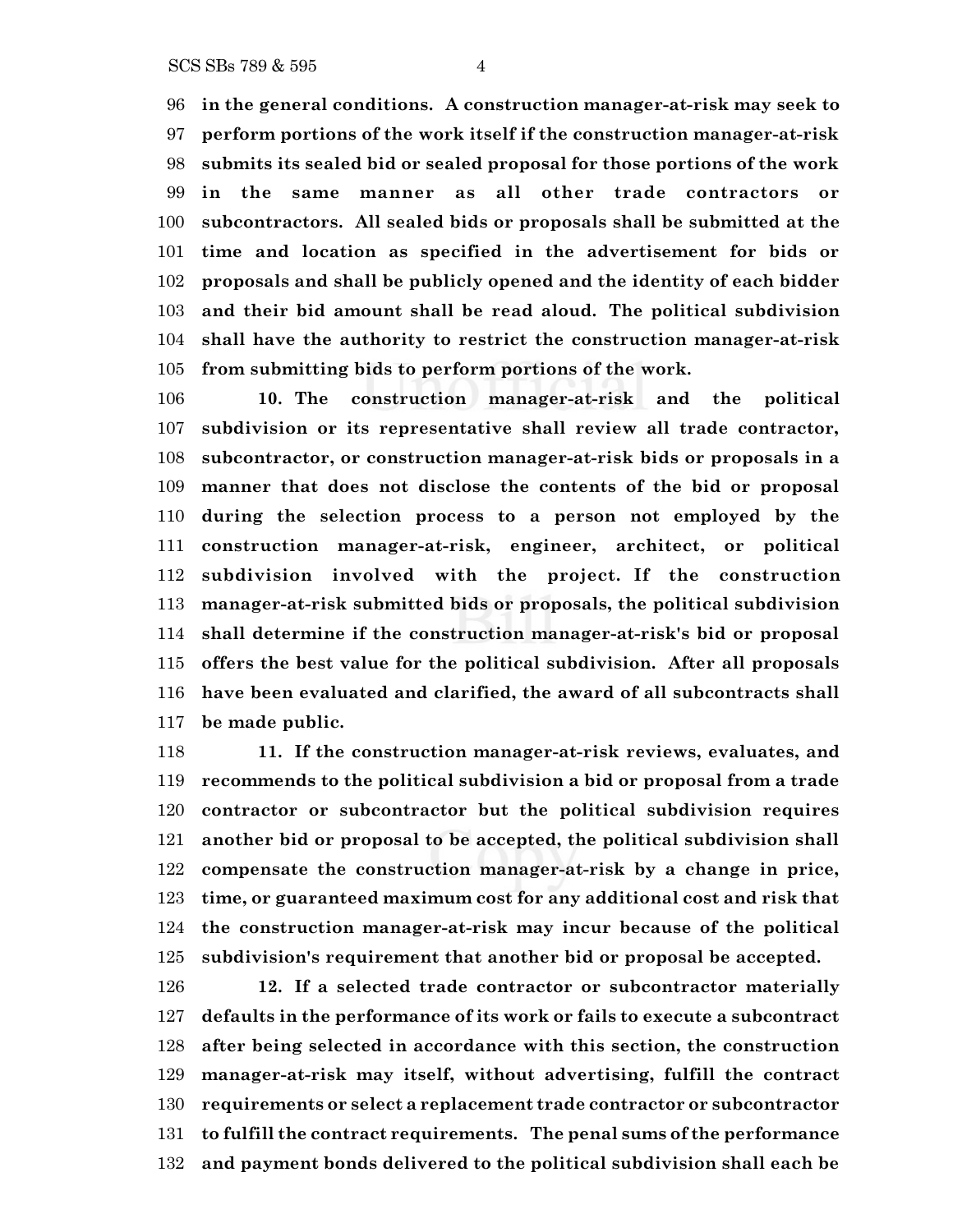**in an amount equal to the fixed contract amount or guaranteed maximum price. The construction manager-at-risk shall deliver the bonds not later than the tenth day after the date the fixed contract amount or guaranteed maximum price is established.**

**13. This section shall not apply to:**

 **(1) Any metropolitan sewer district established under article VI, section 30(a) of the Constitution of Missouri;**

 **(2) Any special charter city, or any city or county governed by home rule under article VI, section 18 or 19 of the Constitution of Missouri that has adopted a construction manager-at-risk method via ordinance, rule or regulation.**

 **14. Notwithstanding the provisions of section 23.253 to the contrary, the provisions of this section shall expire September 1, 2026.**

**67.5060. 1. As used in this section, the following terms mean:**

 **(1) "Design-build", a project delivery method subject to a three- stage qualifications-based selection for which the design and construction services are furnished under one contract;**

 **(2) "Design-build contract", a contract which is subject to a three- stage qualifications-based selection process similar to that described in sections 8.285 to 8.291 between a political subdivision and a design- builder to furnish the architectural, engineering, and related design services and the labor, materials, supplies, equipment, and other construction services required for a design-build project;**

 **(3) "Design-build project", the design, construction, alteration, addition, remodeling, or improvement of any buildings or facilities under contract with a political subdivision. Such design-build projects include, but are not limited to:**

 **(a) Civil works projects, such as roads, streets, bridges, utilities, water supply projects, water plants, wastewater plants, water distribution and wastewater conveyance facilities, airport runways and taxiways, storm drainage and flood control projects, or transit projects; and**

 **(b) Non-civil works projects, such as buildings, site improvements, and other structures, habitable or not, commonly designed by architects in excess of seven million dollars;**

 **(4) "Design-builder", any individual, partnership, joint venture, or corporation subject to a qualification-based selection that offers to**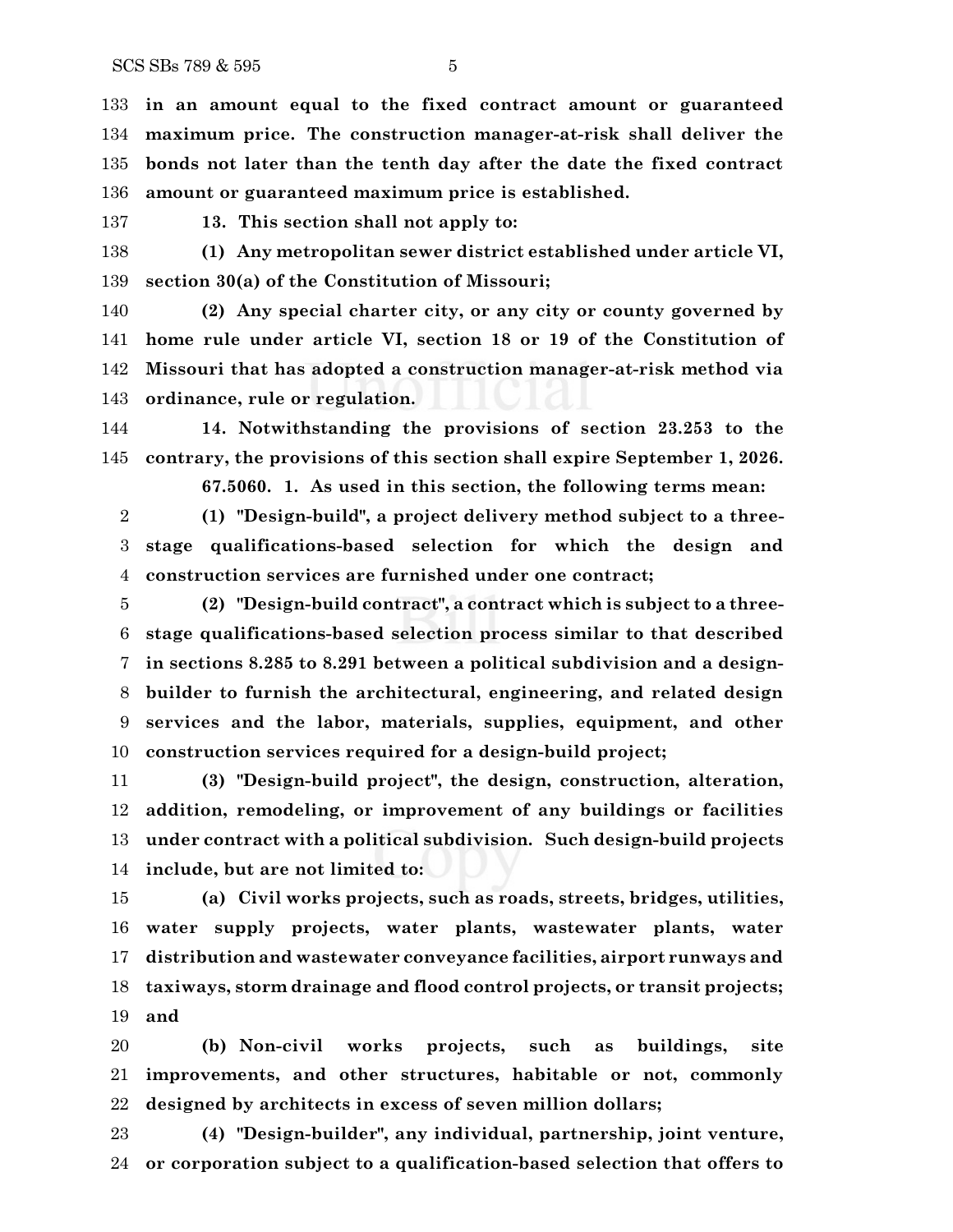**provide or provides design services and general contracting services through a design-build contract in which services within the scope of the practice of professional architecture or engineering are performed respectively by a licensed architect or licensed engineer and in which services within the scope of general contracting are performed by a general contractor or other legal entity that furnishes architecture or engineering services and construction services either directly or through subcontracts or joint ventures;**

 **(5) "Design criteria consultant", a person, corporation, partnership, or other legal entity duly licensed and authorized to practice architecture or professional engineering in this state under chapter 327, who is employed by or contracted by the political subdivision to assist the political subdivision in the development of project design criteria, requests for proposals, evaluation of proposals, the evaluation of the construction under a design-build contract to determine adherence to the design criteria, and any additional services requested by the political subdivisions to represent its interests in relation to a project. The design criteria consultant may not submit a proposal or furnish design or construction services for the design-build contract for which its services were sought;**

 **(6) "Design criteria package", performance-oriented program, scope, and specifications for the design-build project sufficient to permit a design-builder to prepare a response to a political subdivision's request for proposals for a design-build project, which may include capacity, durability, standards, ingress and egress requirements, performance requirements, description of the site, surveys, soil and environmental information concerning the site, interior space requirements, material quality standards, design and construction schedules, site development requirements, provisions for utilities, storm water retention and disposal, parking requirements, applicable governmental code requirements, preliminary designs for the project or portions thereof, and other criteria for the intended use of the project;**

**(7) "Design professional services", services that are:**

 **(a) Within the practice of architecture as defined in section 327.091, or within the practice of professional engineering as defined in section 327.181; or**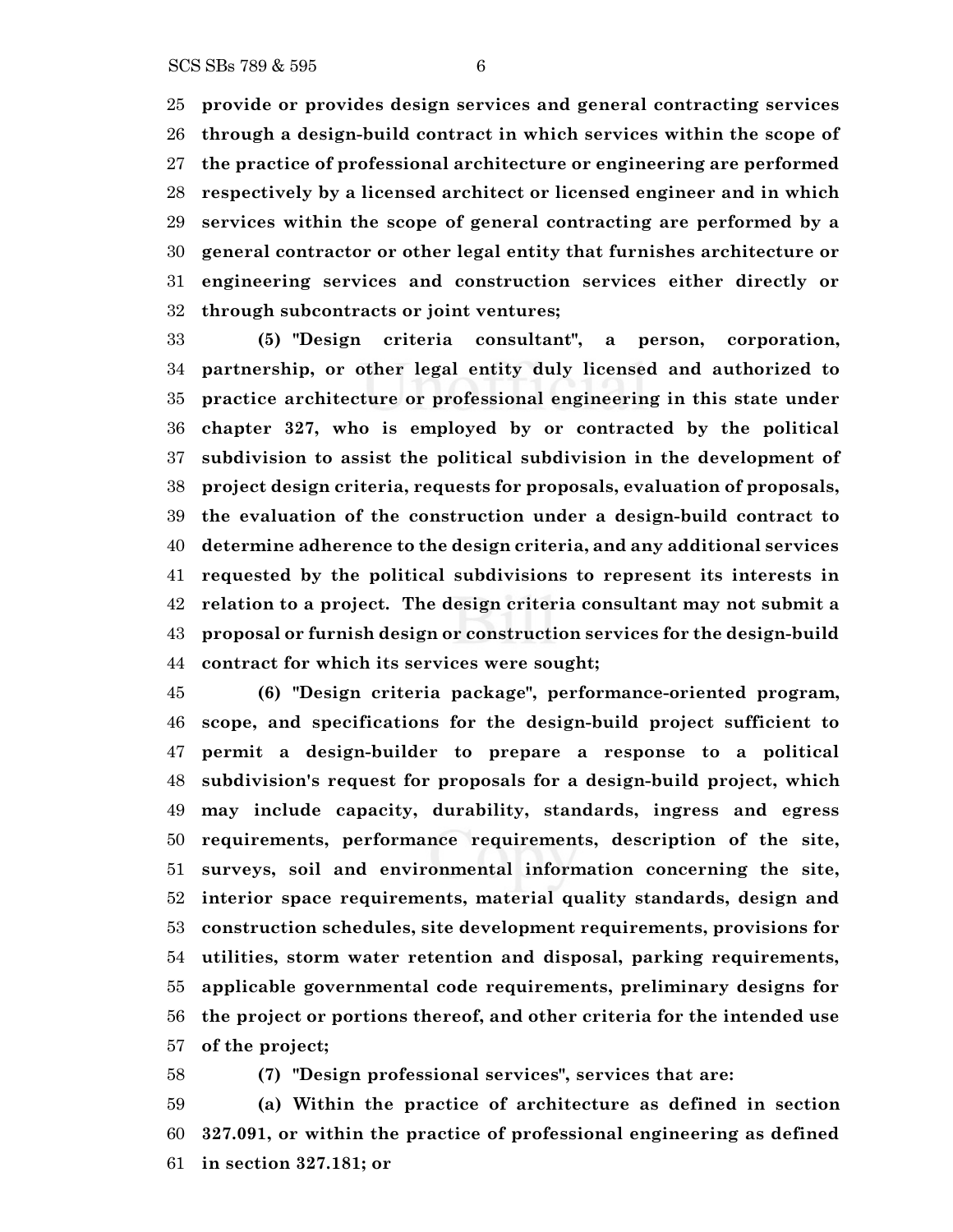**(b) Performed by a licensed or authorized architect or professional engineer in connection with the architect's or professional engineer's employment or practice;**

 **(8) "Proposal", an offer in response to a request for proposals by a design-builder to enter into a design-build contract for a design-build project under this section;**

 **(9) "Request for proposal", the document by which the political subdivision solicits proposals for a design-build contract; and**

 **(10) "Stipend", an amount paid to the unsuccessful but responsive, short-listed design-builders to defray the cost of participating in phase II of the selection process described in this section.**

 **2. In using a design-build contract, the political subdivision shall determine the scope and level of detail required to permit qualified persons to submit proposals in accordance with the request for proposals given the nature of the project.**

 **3. A design criteria consultant shall be employed or retained by the political subdivision to assist in preparation of the design criteria package and request for proposal, perform periodic site visits to observe adherence to the design criteria, prepare progress reports, review and approve progress and final pay applications of the design- builder, review shop drawings and submissions, provide input in disputes, help interpret the construction documents, perform inspections upon substantial and final completion, assist in warranty inspections, and provide any other professional service assisting with the project administration. The design criteria consultant may also evaluate construction as to the adherence of the design criteria. The consultant shall be selected and its contract negotiated in compliance with sections 8.285 to 8.291 unless the consultant is a direct employee of the political subdivision.**

 **4. Notice of requests for proposals shall be advertised by publication in a newspaper of general circulation published in the county where the political subdivision is located once a week for two consecutive weeks prior to opening the proposals, or by a virtual notice procedure that notifies interested parties for at least twenty various purchases, design contracts, construction contracts, or other contracts each year for the political subdivision. The political subdivision shall**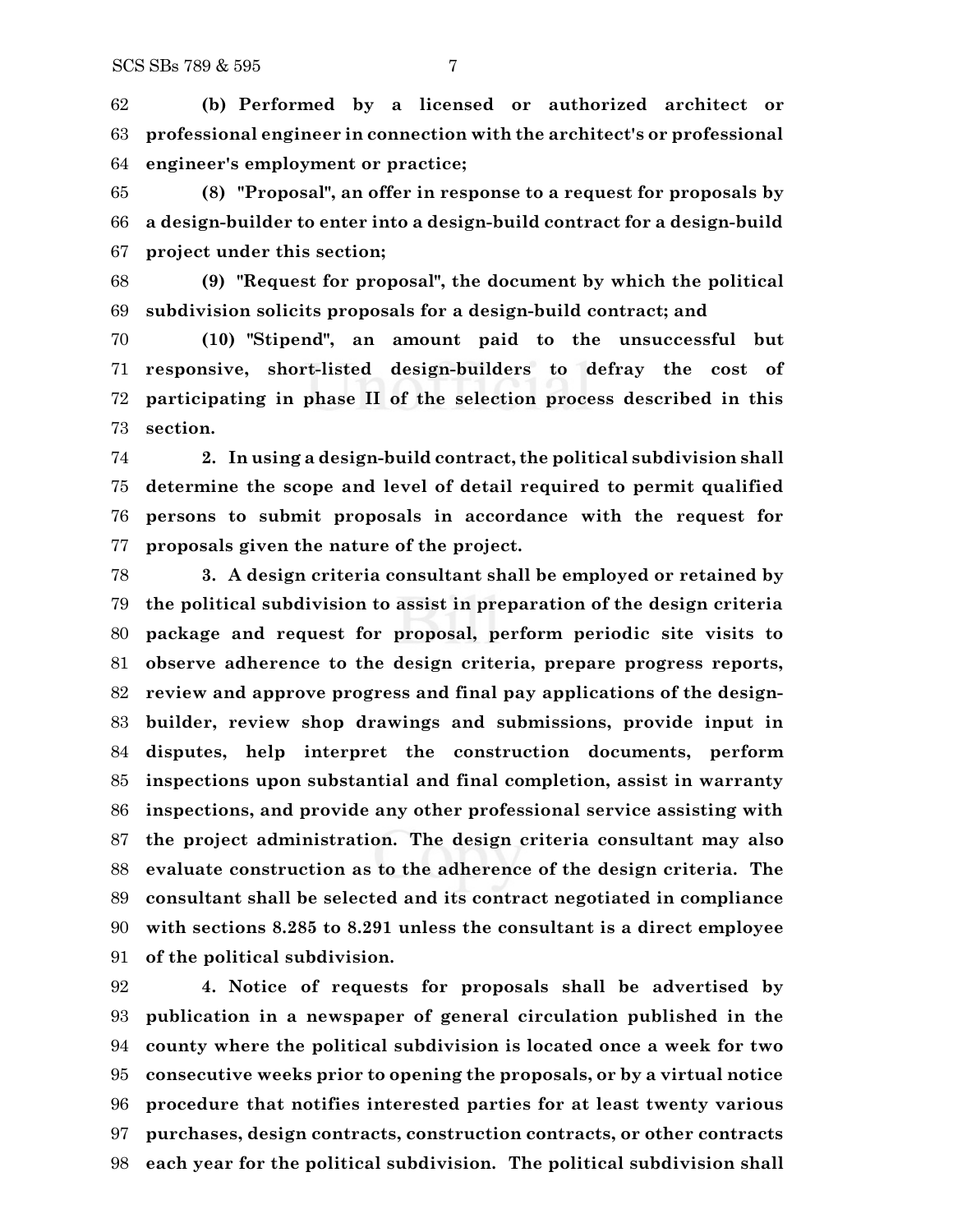**publish a notice of a request for proposal with a description of the project, the procedures for submission, and the selection criteria to be used.**

 **5. The political subdivision shall establish in the request for proposal a time, place, and other specific instructions for the receipt of proposals. Proposals not submitted in strict accordance with the instructions shall be subject to rejection.**

 **6. A request for proposal shall be prepared for each design-build contract containing at minimum the following elements:**

 **(1) The procedures to be followed for submitting proposals, the criteria for evaluating proposals and their relative weight, and the procedures for making awards;**

 **(2) The proposed terms and conditions for the design-build contract, if available;**

**(3) The design criteria package;**

 **(4) A description of the drawings, specifications, or other information to be submitted with the proposal, with guidance as to the form and level of completeness of the drawings, specifications, or other information that will be acceptable;**

 **(5) A schedule for planned commencement and completion of the design-build contract, if any;**

**(6) Budget limits for the design-build contract, if any;**

 **(7) Requirements including any available ratings for performance bonds, payment bonds, and insurance, if any;**

**(8) The amount of the stipend which will be available; and**

 **(9) Any other information that the political subdivision in its discretion chooses to supply including, but not limited to, surveys, soil reports, drawings of existing structures, environmental studies, photographs, references to public records, or affirmative action and minority business enterprise requirements consistent with state and federal law.**

 **7. The political subdivision shall solicit proposals in a three- stage process. Phase I shall be the solicitation of qualifications of the design-build team. Phase II shall be the solicitation of a technical proposal including conceptual design for the project. Phase III shall be the proposal of the construction cost.**

**8. The political subdivision shall review the submissions of the**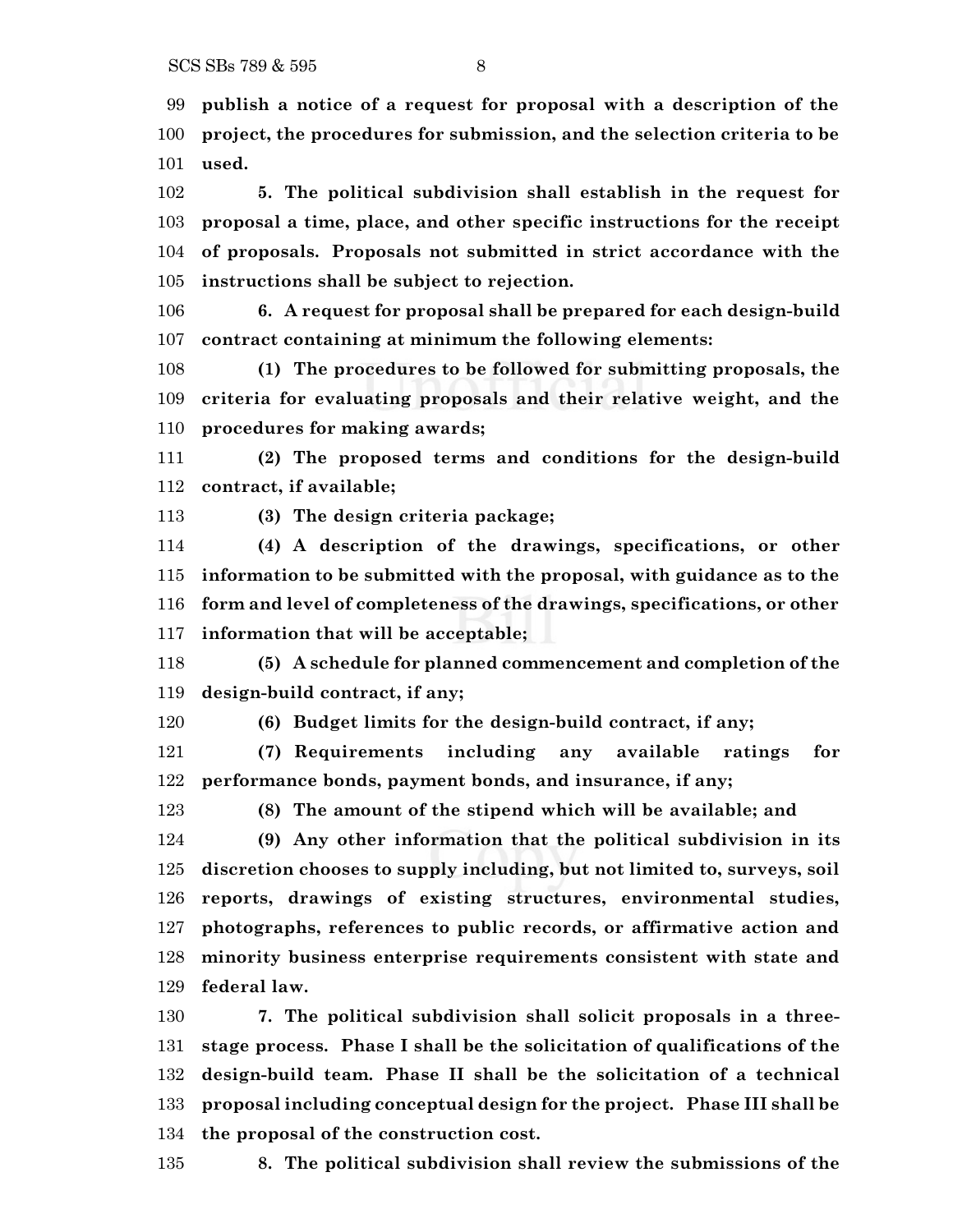**proposals and assign points to each proposal in accordance with this section and as set out in the instructions of the request for proposal.**

 **9. Phase I shall require all design-builders to submit a statement of qualification that shall include, but not be limited to:**

 **(1) Demonstrated ability to perform projects comparable in design, scope, and complexity;**

 **(2) References of owners for whom design-build projects, construction projects, or design projects have been performed;**

 **(3) Qualifications of personnel who will manage the design and construction aspects of the project; and**

 **(4) The names and qualifications of the primary design consultants and the primary trade contractors with whom the design- builder proposes to subcontract or joint venture. The design-builder may not replace an identified contractor, subcontractor, design consultant, or subconsultant without the written approval of the political subdivision.**

 **10. The political subdivision shall evaluate the qualifications of all the design-builders who submitted proposals in accordance with the instructions of the request for proposal. Architectural and engineering services on the project shall be evaluated in accordance with the requirements of sections 8.285 and 8.291. Qualified design-builders selected by the evaluation team may proceed to phase II of the selection process. Design-builders lacking the necessary qualifications to perform the work shall be disqualified and shall not proceed to phase II of the process. This process of short listing shall narrow the number of qualified design-builders to not more than five nor fewer than two. Under no circumstances shall price or fees be a part of the prequalification criteria. Design-builders may be interviewed in either phase I or phase II of the process. Points assigned in phase I of the evaluation process shall not carry forward to phase II of the process. All qualified design-builders shall be ranked on points given in phases II and III only.**

 **11. The political subdivision shall have discretion to disqualify any design-builder who, in the political subdivision's opinion, lacks the minimum qualifications required to perform the work.**

 **12. Once a sufficient number of no more than five and no fewer than two qualified design-builders have been selected, the design-**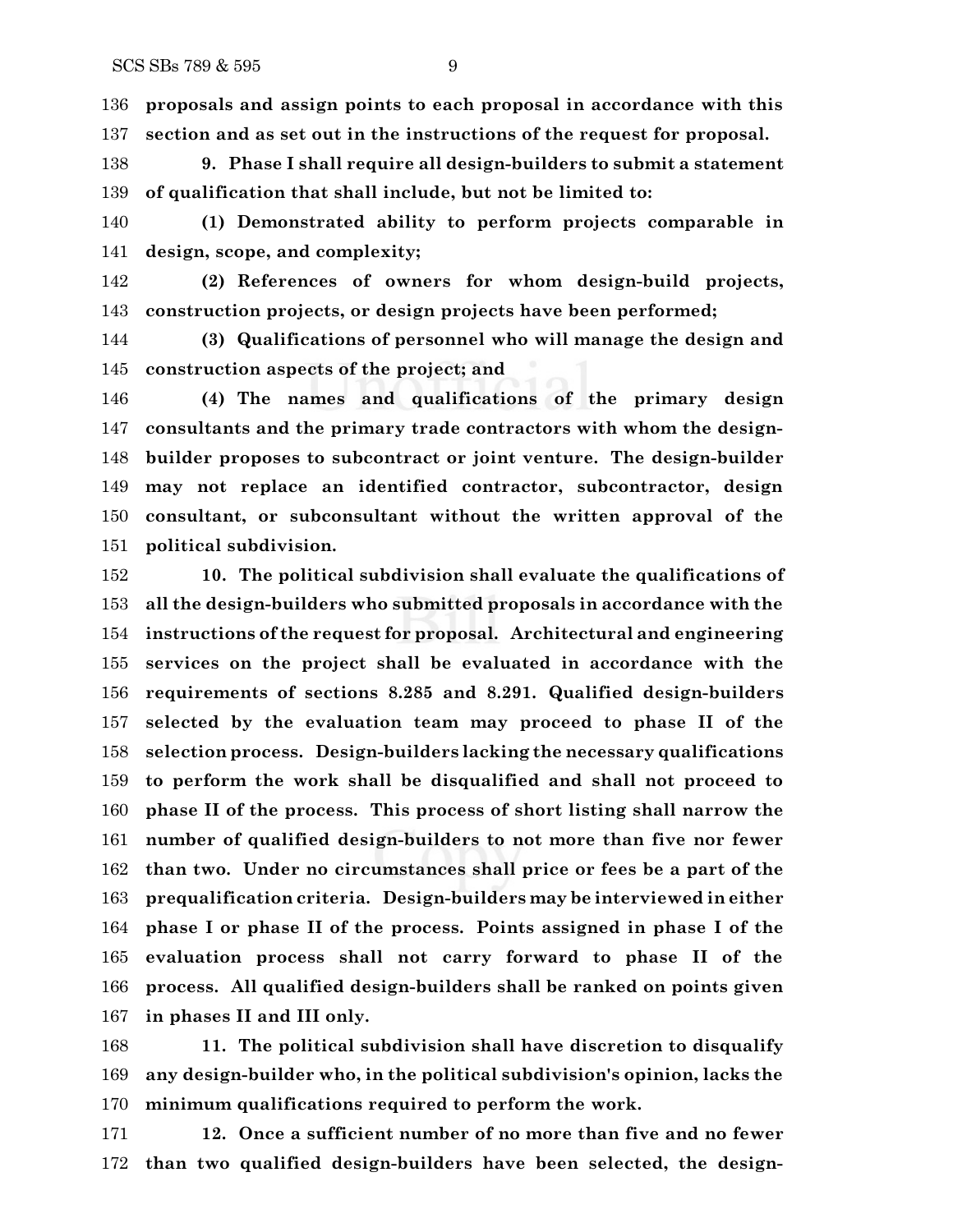**builders shall have a specified amount of time in which to assemble phase II and phase III proposals.**

**13. Phase II of the process shall be conducted as follows:**

 **(1) The political subdivision shall invite the top qualified design-builders to participate in phase II of the process;**

 **(2) A design-builder shall submit its design for the project to the level of detail required in the request for proposal. The design proposal shall demonstrate compliance with the requirements set out in the request for proposal;**

 **(3) The ability of the design-builder to meet the schedule for completing a project as specified by the political subdivision may be considered as an element of evaluation in phase II;**

 **(4) Up to twenty percent of the points awarded to each design- builder in phase II may be based on each design-builder's qualifications and ability to design, contract, and deliver the project on time and within the budget of the political subdivision;**

 **(5) Under no circumstances shall the design proposal contain any reference to the cost of the proposal; and**

 **(6) The submitted designs shall be evaluated and assigned points in accordance with the requirements of the request for proposal. Phase II shall account for not less than forty percent of the total point score as specified in the request for proposal.**

**14. Phase III shall be conducted as follows:**

 **(1) The phase III proposal shall provide a firm, fixed cost of design and construction. The proposal shall be accompanied by bid security and any other items, such as statements of minority participation as required by the request for proposal;**

 **(2) Cost proposals shall be submitted in accordance with the instructions of the request for proposal. The political subdivision shall reject any proposal that is not submitted on time. Phase III shall account for not less than forty percent of the total point score as specified in the request for proposal;**

 **(3) Proposals for phase II and phase III shall be submitted concurrently at the time and place specified in the request for proposal, but in separate envelopes or other means of submission. The phase III cost proposals shall be opened only after the phase II design proposals have been evaluated and assigned points, ranked in order,**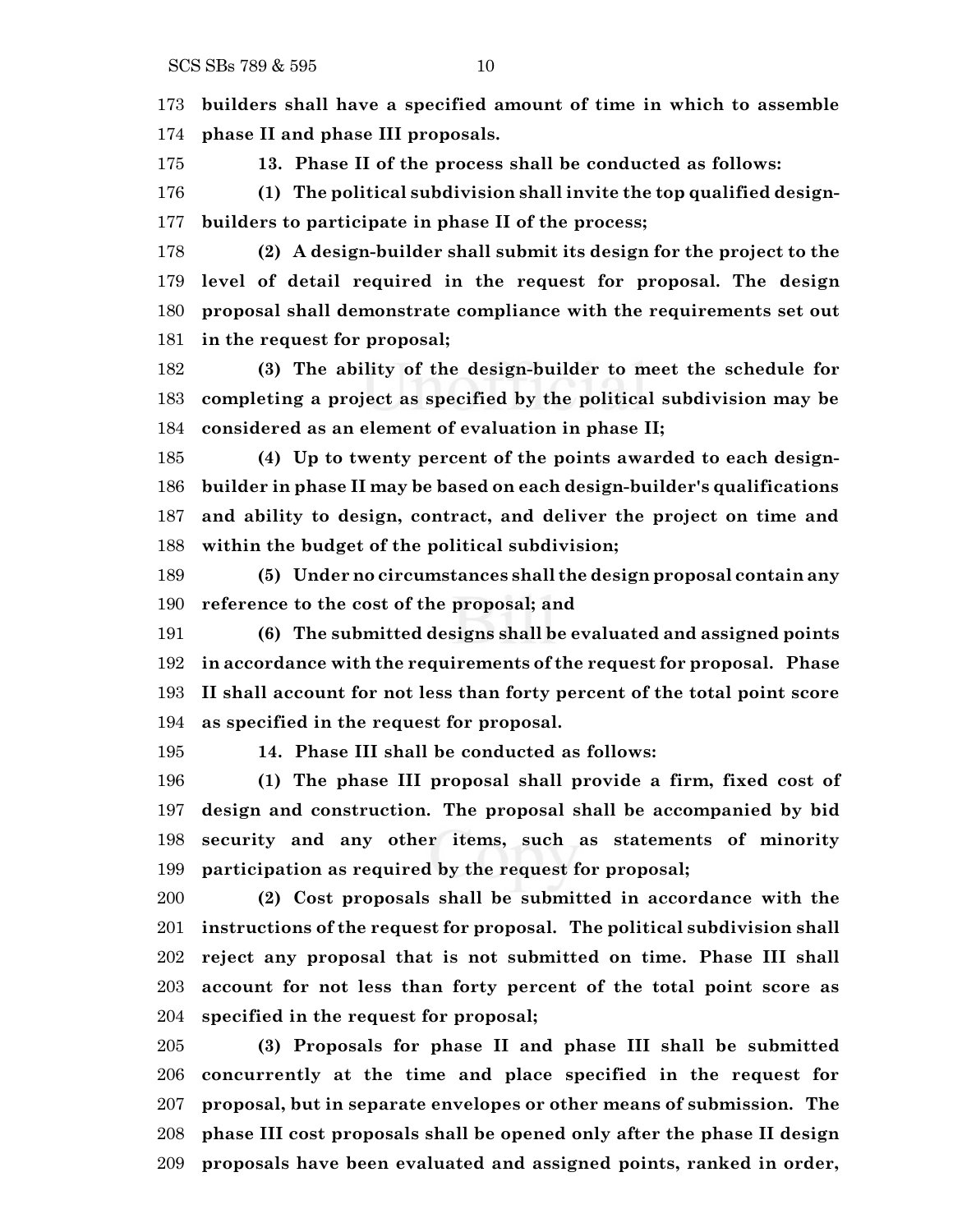**and posted;**

 **(4) Cost proposals shall be opened and read aloud at the time and place specified in the request for proposal. At the same time and place, the evaluation team shall make public its scoring of phase II. Cost proposals shall be evaluated in accordance with the requirements of the request for proposal. In evaluating the cost proposals, the lowest responsive bidder shall be awarded the total number of points assigned to be awarded in phase III. For all other bidders, cost points shall be calculated by reducing the maximum points available in phase III by at least one percent for each percentage point by which the bidder exceeds the lowest bid and the points assigned shall be added to the points assigned for phase II for each design-builder;**

 **(5) If the political subdivision determines that it is not in the best interest of the political subdivision to proceed with the project pursuant to the proposal offered by the design-builder with the highest total number of points, the political subdivision shall reject all proposals. In this event, all qualified and responsive design-builders with lower point totals shall receive a stipend and the responsive design-builder with the highest total number of points shall receive an amount equal to two times the stipend. If the political subdivision decides to award the project, the responsive design-builder with the highest number of points shall be awarded the contract; and**

 **(6) If all proposals are rejected, the political subdivision may solicit new proposals using different design criteria, budget constraints, or qualifications.**

 **15. As an inducement to qualified design-builders, the political subdivision shall pay a reasonable stipend, the amount of which shall be established in the request for proposal, to each prequalified design- builder whose proposal is responsive but not accepted. Such stipend shall be no less than one-half of one percent of the total project budget. Upon payment of the stipend to any unsuccessful design- builder, the political subdivision shall acquire a nonexclusive right to use the design submitted by the design-builder, and the design-builder shall have no further liability for the use of the design by the political subdivision in any manner. If the design-builder desires to retain all rights and interest in the design proposed, the design-builder shall**